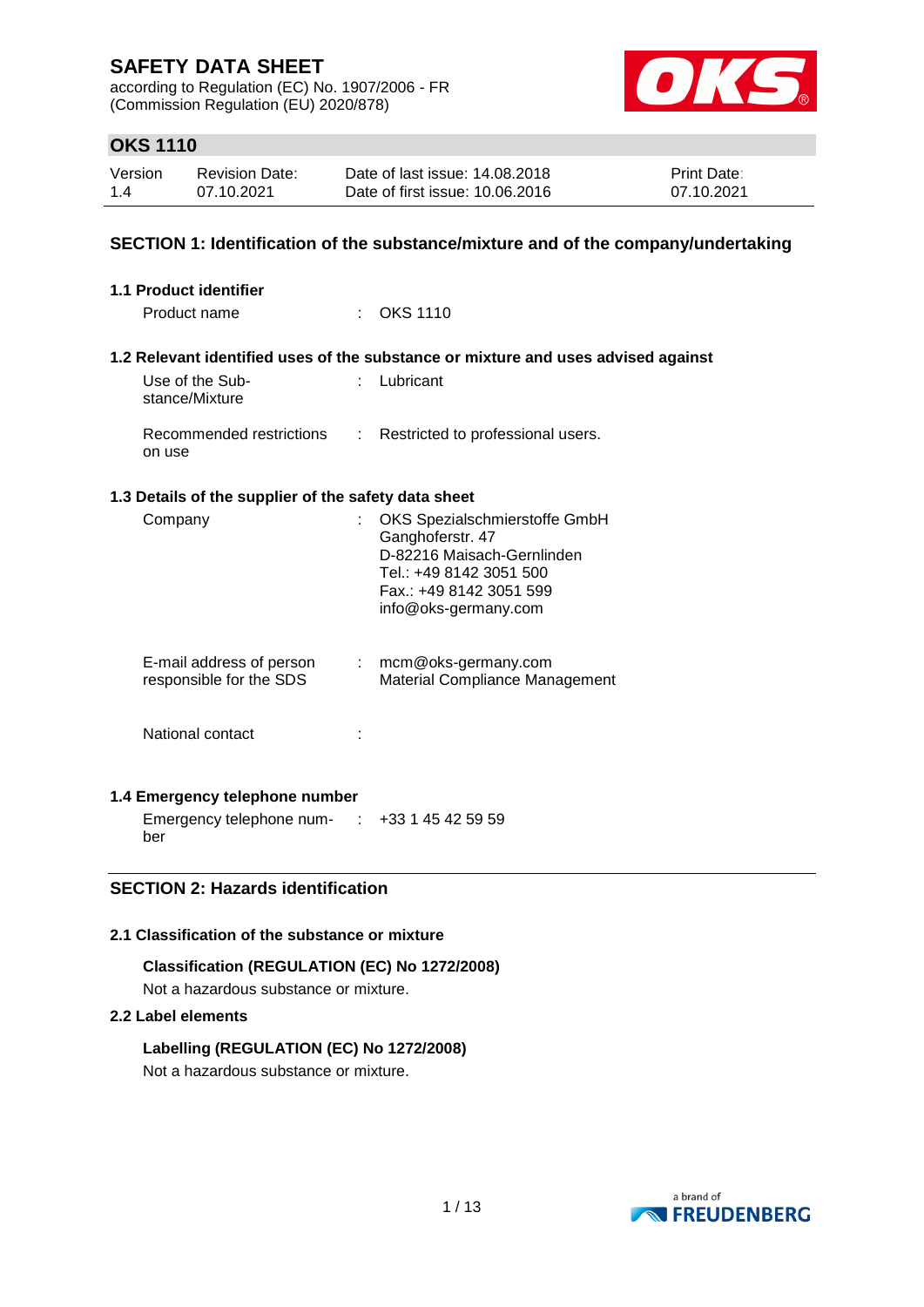according to Regulation (EC) No. 1907/2006 - FR (Commission Regulation (EU) 2020/878)



## **OKS 1110**

| Version | <b>Revision Date:</b> | Date of last issue: 14,08,2018  | <b>Print Date:</b> |
|---------|-----------------------|---------------------------------|--------------------|
| 1.4     | 07.10.2021            | Date of first issue: 10.06.2016 | 07.10.2021         |

#### **2.3 Other hazards**

This substance/mixture contains no components considered to be either persistent, bioaccumulative and toxic (PBT), or very persistent and very bioaccumulative (vPvB) at levels of 0.1% or higher.

Ecological information: The substance/mixture does not contain components considered to have endocrine disrupting properties according to REACH Article 57(f) or Commission Delegated regulation (EU) 2017/2100 or Commission Regulation (EU) 2018/605 at levels of 0.1% or higher.

Toxicological information: The substance/mixture does not contain components considered to have endocrine disrupting properties according to REACH Article 57(f) or Commission Delegated regulation (EU) 2017/2100 or Commission Regulation (EU) 2018/605 at levels of 0.1% or higher.

## **SECTION 3: Composition/information on ingredients**

#### **3.2 Mixtures**

| Chemical nature                     | silicone oil<br>Thickening agent |
|-------------------------------------|----------------------------------|
| <b>Components</b><br><b>Remarks</b> | : No hazardous ingredients       |

## **SECTION 4: First aid measures**

| 4.1 Description of first aid measures |                                                                                                                                                                                                      |
|---------------------------------------|------------------------------------------------------------------------------------------------------------------------------------------------------------------------------------------------------|
| If inhaled<br>÷                       | Remove person to fresh air. If signs/symptoms continue, get<br>medical attention.<br>Keep patient warm and at rest.<br>If breathing is irregular or stopped, administer artificial respira-<br>tion. |
| In case of skin contact               | Remove contaminated clothing. If irritation develops, get med-<br>ical attention.<br>Wash off with soap and water.                                                                                   |
| In case of eye contact                | Rinse immediately with plenty of water, also under the eyelids,<br>for at least 10 minutes.<br>If eye irritation persists, consult a specialist.                                                     |
| If swallowed                          | Move the victim to fresh air.<br>Do not induce vomiting without medical advice.                                                                                                                      |

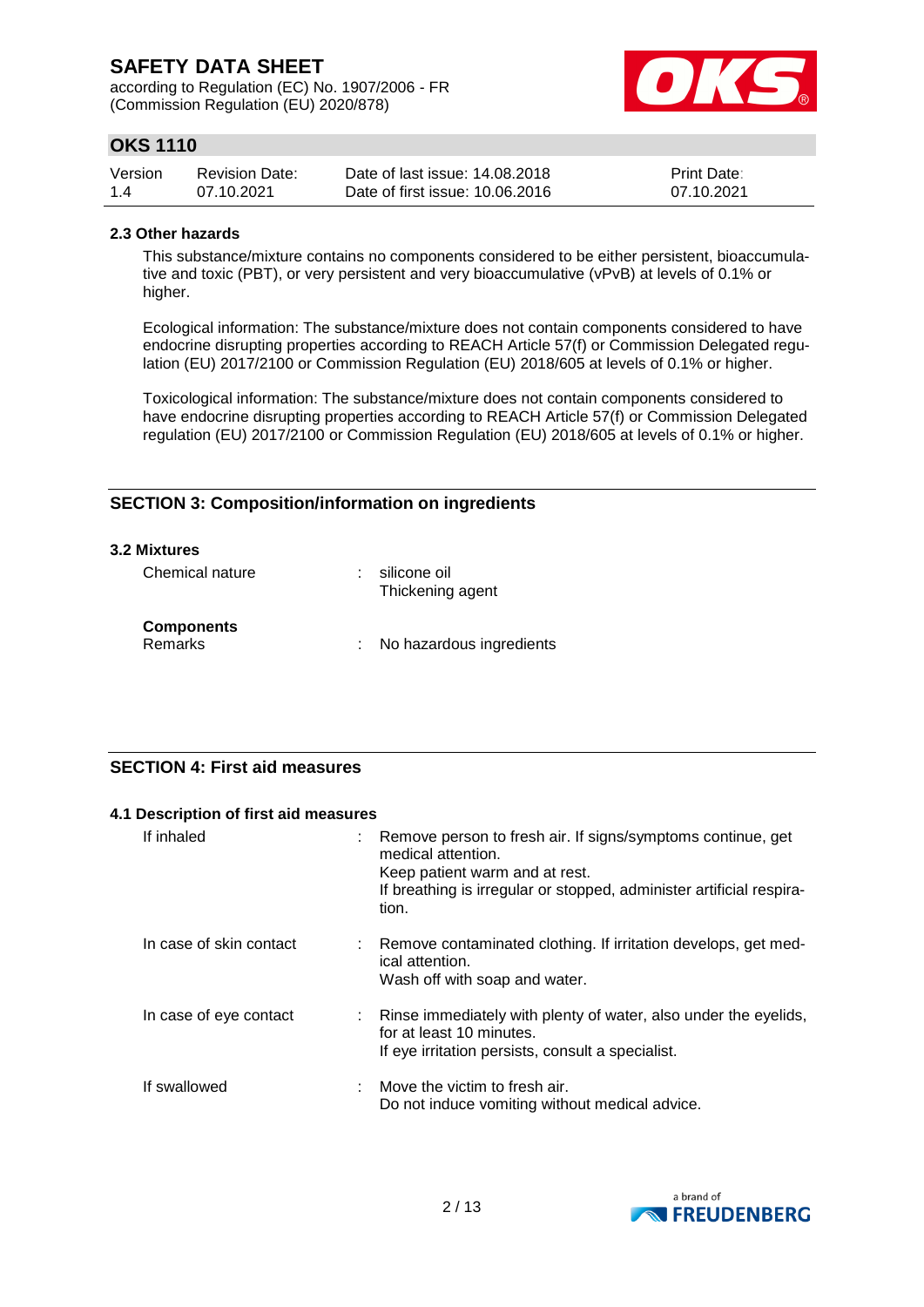according to Regulation (EC) No. 1907/2006 - FR (Commission Regulation (EU) 2020/878)



## **OKS 1110**

| Version | <b>Revision Date:</b> | Date of last issue: 14,08,2018  | <b>Print Date:</b> |
|---------|-----------------------|---------------------------------|--------------------|
| 1.4     | 07.10.2021            | Date of first issue: 10.06.2016 | 07.10.2021         |

#### **4.2 Most important symptoms and effects, both acute and delayed**

| Symptoms | : No information available. |
|----------|-----------------------------|
|          |                             |

Risks : None known.

### **4.3 Indication of any immediate medical attention and special treatment needed**

Treatment : No information available.

### **SECTION 5: Firefighting measures**

#### **5.1 Extinguishing media**

| Suitable extinguishing media      | Use water spray, alcohol-resistant foam, dry chemical or car-<br>bon dioxide. |
|-----------------------------------|-------------------------------------------------------------------------------|
| Unsuitable extinguishing<br>media | : High volume water jet                                                       |

### **5.2 Special hazards arising from the substance or mixture**

|      | Hazardous combustion prod- : Carbon oxides |              |
|------|--------------------------------------------|--------------|
| ucts |                                            | Metal oxides |

#### **5.3 Advice for firefighters**

| Special protective equipment<br>for firefighters | In the event of fire, wear self-contained breathing apparatus.<br>Use personal protective equipment. Exposure to decomposi-<br>tion products may be a hazard to health. |
|--------------------------------------------------|-------------------------------------------------------------------------------------------------------------------------------------------------------------------------|
| Further information                              | : Standard procedure for chemical fires.                                                                                                                                |

### **SECTION 6: Accidental release measures**

#### **6.1 Personal precautions, protective equipment and emergency procedures**

| Personal precautions          | Evacuate personnel to safe areas.<br>Use the indicated respiratory protection if the occupational<br>exposure limit is exceeded and/or in case of product release<br>(dust).<br>Avoid breathing dust.<br>Refer to protective measures listed in sections 7 and 8. |
|-------------------------------|-------------------------------------------------------------------------------------------------------------------------------------------------------------------------------------------------------------------------------------------------------------------|
| : 2 Environmental precautions |                                                                                                                                                                                                                                                                   |

#### **6.2 Environmental precautions**

Environmental precautions : Try to prevent the material from entering drains or water courses. Local authorities should be advised if significant spillages cannot be contained.

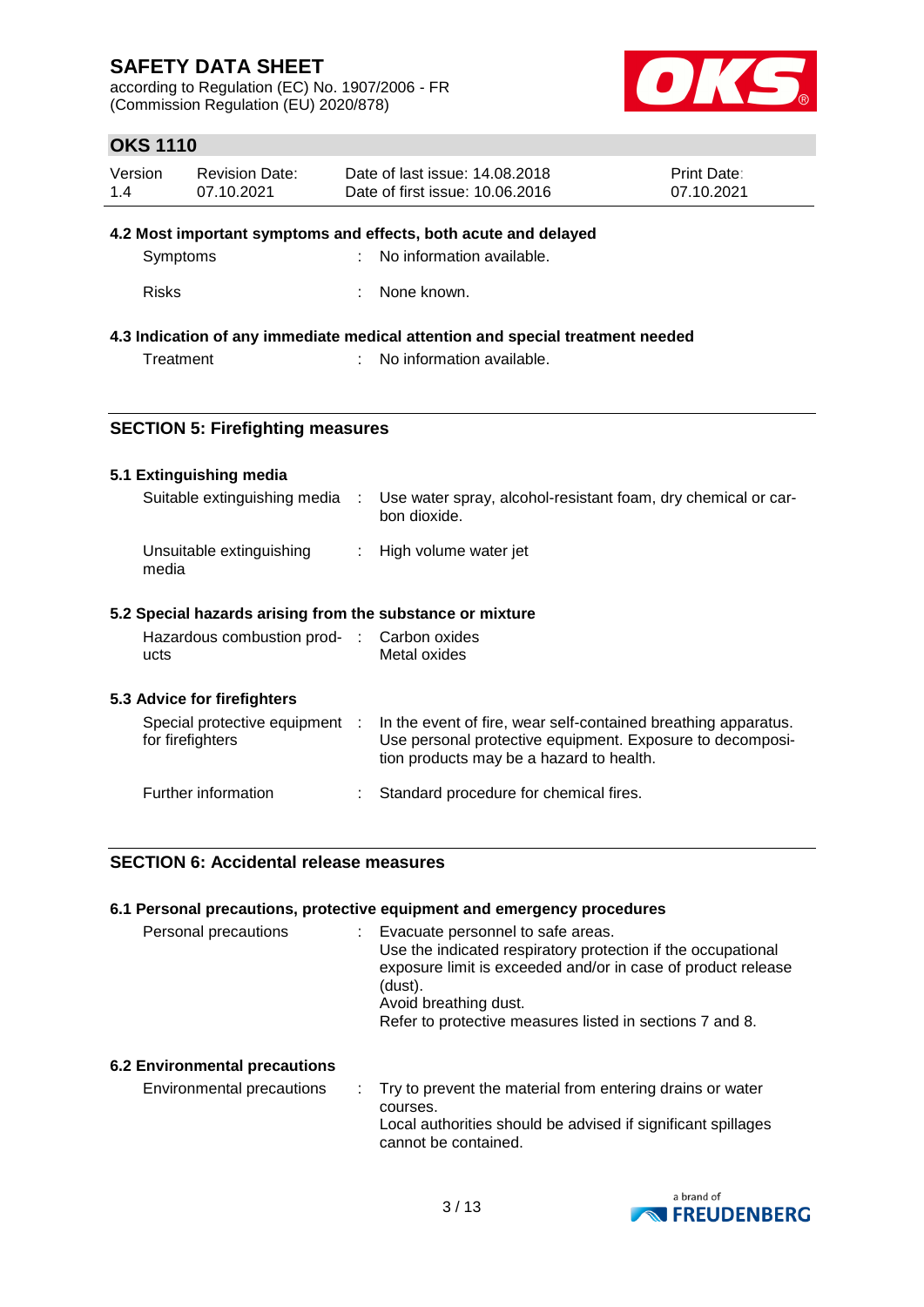according to Regulation (EC) No. 1907/2006 - FR (Commission Regulation (EU) 2020/878)



## **OKS 1110**

| Version | Revision Date: | Date of last issue: 14.08.2018  | <b>Print Date:</b> |
|---------|----------------|---------------------------------|--------------------|
| 1.4     | 07.10.2021     | Date of first issue: 10.06.2016 | 07.10.2021         |

### **6.3 Methods and material for containment and cleaning up**

Methods for cleaning up : Clean up promptly by sweeping or vacuum. Keep in suitable, closed containers for disposal.

### **6.4 Reference to other sections**

For personal protection see section 8.

#### **SECTION 7: Handling and storage**

#### **7.1 Precautions for safe handling**

| Advice on safe handling                                          | : For personal protection see section 8.<br>Smoking, eating and drinking should be prohibited in the ap-<br>plication area.<br>Wash hands and face before breaks and immediately after<br>handling the product.                                                                                                                  |
|------------------------------------------------------------------|----------------------------------------------------------------------------------------------------------------------------------------------------------------------------------------------------------------------------------------------------------------------------------------------------------------------------------|
| Hygiene measures                                                 | : Wash face, hands and any exposed skin thoroughly after<br>handling.                                                                                                                                                                                                                                                            |
| 7.2 Conditions for safe storage, including any incompatibilities |                                                                                                                                                                                                                                                                                                                                  |
| Requirements for storage<br>areas and containers                 | : Store in original container. Keep container closed when not in<br>use. Keep in a dry, cool and well-ventilated place. Containers<br>which are opened must be carefully resealed and kept upright<br>to prevent leakage. Store in accordance with the particular<br>national regulations. Keep in properly labelled containers. |
| 7.3 Specific end use(s)                                          |                                                                                                                                                                                                                                                                                                                                  |

Specific use(s)  $\qquad \qquad$ : Specific instructions for handling, not required.

### **SECTION 8: Exposure controls/personal protection**

#### **8.1 Control parameters**

Contains no substances with occupational exposure limit values.

#### **Derived No Effect Level (DNEL) according to Regulation (EC) No. 1907/2006:**

| Substance name  | End Use | Exposure routes | Potential health ef-<br>tects | Value   |
|-----------------|---------|-----------------|-------------------------------|---------|
| silicon dioxide | Workers | Inhalation      |                               | 4 ma/m3 |

#### **8.2 Exposure controls**

#### **Engineering measures**

It is recommended that all dust control equipment such as local exhaust ventilation and material transport systems involved in handling of this product contain explosion relief vents or an explosion suppression system or an oxygen deficient environment.

#### **Personal protective equipment**

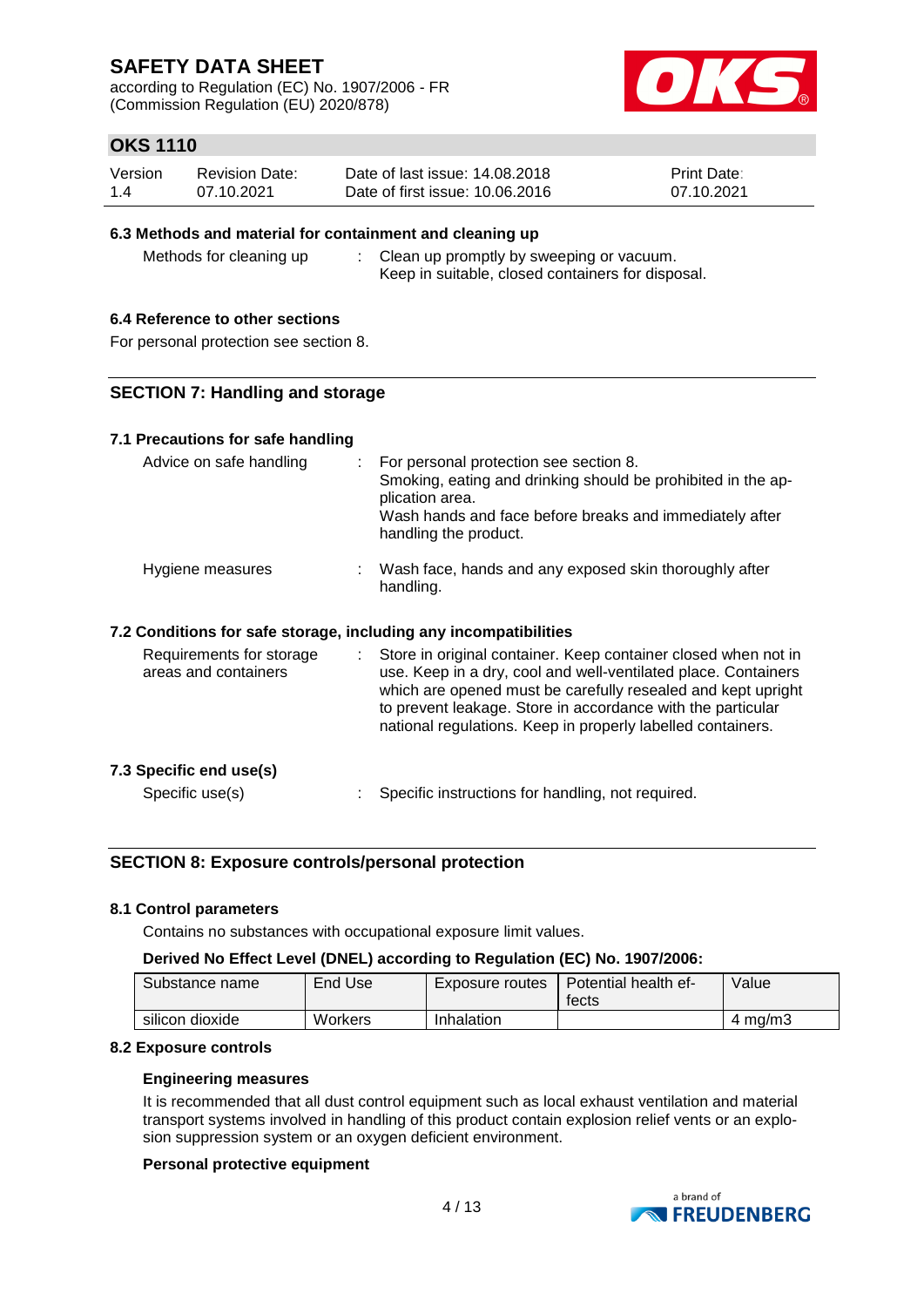according to Regulation (EC) No. 1907/2006 - FR (Commission Regulation (EU) 2020/878)



## **OKS 1110**

| Version<br>1.4 | <b>Revision Date:</b><br>07.10.2021                                   | Date of last issue: 14.08.2018<br>Date of first issue: 10.06.2016                                                                                                                                                                                                                                                                                                            | Print Date:<br>07.10.2021 |
|----------------|-----------------------------------------------------------------------|------------------------------------------------------------------------------------------------------------------------------------------------------------------------------------------------------------------------------------------------------------------------------------------------------------------------------------------------------------------------------|---------------------------|
|                | Eye protection                                                        | Safety glasses with side-shields                                                                                                                                                                                                                                                                                                                                             |                           |
|                | Hand protection<br>Material<br>Break through time<br>Protective index | Nitrile rubber<br>$> 10$ min<br>Class 1                                                                                                                                                                                                                                                                                                                                      |                           |
|                | Remarks                                                               | For prolonged or repeated contact use protective gloves. The<br>break through time depends amongst other things on the<br>material, the thickness and the type of glove and therefore<br>has to be measured for each case.<br>The selected protective gloves have to satisfy the specifica-<br>tions of Regulation (EU) 2016/425 and the standard EN 374<br>derived from it. |                           |
|                | Respiratory protection                                                | Not required; except in case of aerosol formation.                                                                                                                                                                                                                                                                                                                           |                           |
|                | Filter type                                                           | Filter type P                                                                                                                                                                                                                                                                                                                                                                |                           |
|                | Protective measures                                                   | The type of protective equipment must be selected according<br>to the concentration and amount of the dangerous substance<br>at the specific workplace.<br>Choose body protection in relation to its type, to the concen-<br>tration and amount of dangerous substances, and to the spe-<br>cific work-place.                                                                |                           |

## **SECTION 9: Physical and chemical properties**

### **9.1 Information on basic physical and chemical properties**

| Physical state                                                          |    | solid              |
|-------------------------------------------------------------------------|----|--------------------|
| Colour                                                                  | t. | white              |
| Odour                                                                   |    | odourless          |
| Odour Threshold                                                         |    | No data available  |
|                                                                         |    |                    |
| Melting point/range                                                     |    | No data available  |
|                                                                         |    | Not applicable     |
| Flammability                                                            |    | Combustible Solids |
| Upper explosion limit / Upper : No data available<br>flammability limit |    |                    |
| Lower explosion limit / Lower                                           | t. | No data available  |
|                                                                         |    |                    |

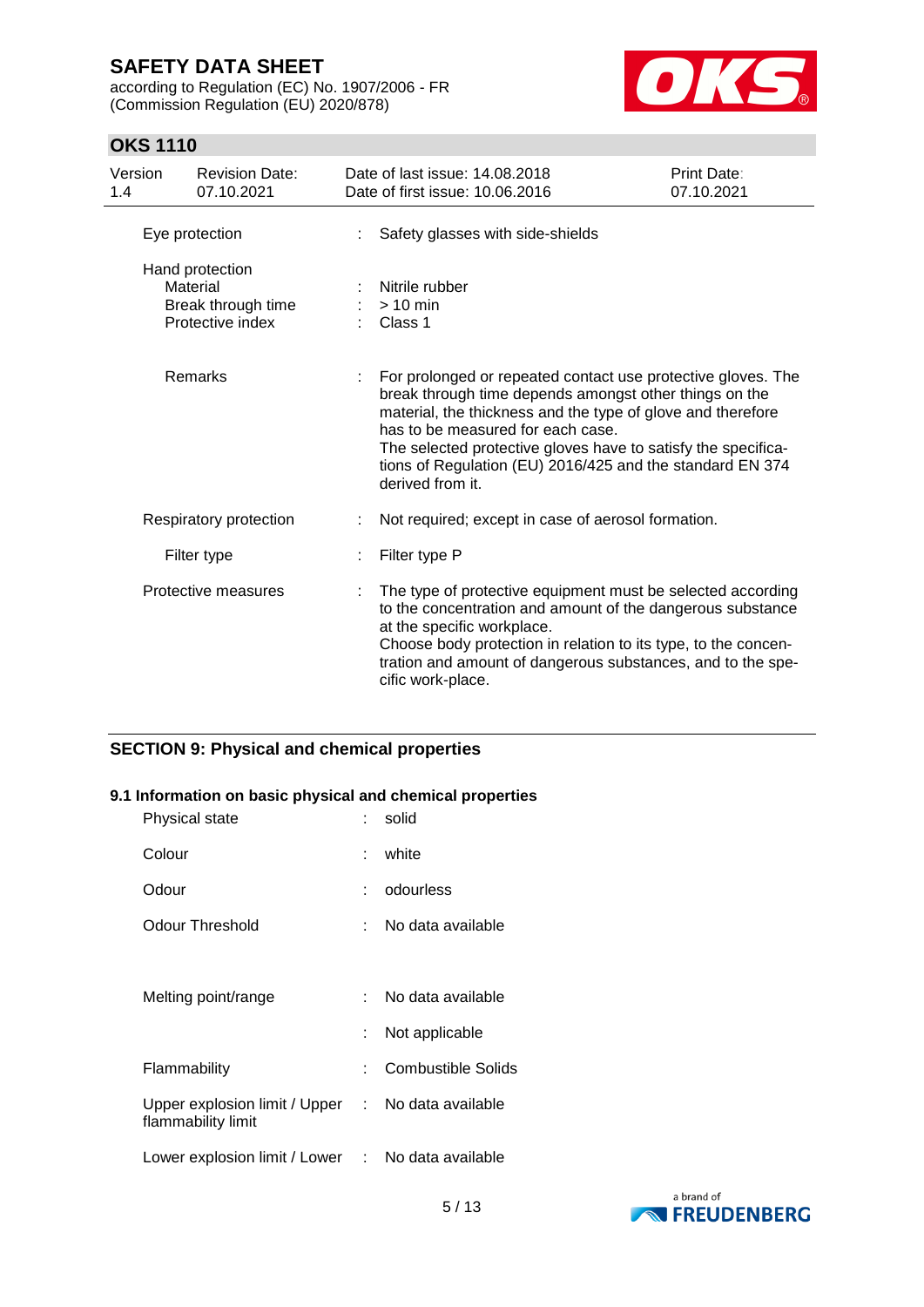according to Regulation (EC) No. 1907/2006 - FR (Commission Regulation (EU) 2020/878)



## **OKS 1110**

| Version<br>1.4 |                     | <b>Revision Date:</b><br>07.10.2021                 |    | Date of last issue: 14.08.2018<br>Date of first issue: 10.06.2016    | Print Date:<br>07.10.2021 |
|----------------|---------------------|-----------------------------------------------------|----|----------------------------------------------------------------------|---------------------------|
|                |                     | flammability limit                                  |    |                                                                      |                           |
|                | Flash point         |                                                     |    | $>204$ °C<br>Method: DIN 51758                                       |                           |
|                |                     | Auto-ignition temperature                           |    | No data available                                                    |                           |
|                | ture                | Decomposition temperature<br>Decomposition tempera- | ÷. | No data available                                                    |                           |
|                | pH                  |                                                     |    | Not applicable<br>substance/mixture is non-soluble (in water)        |                           |
|                | Viscosity           | Viscosity, dynamic                                  | ÷. | No data available                                                    |                           |
|                |                     | Viscosity, kinematic                                | ÷  | Not applicable                                                       |                           |
|                | Solubility(ies)     | Water solubility                                    | ÷  | insoluble                                                            |                           |
|                |                     | Solubility in other solvents                        | ÷  | No data available                                                    |                           |
|                | octanol/water       | Partition coefficient: n-                           |    | No data available                                                    |                           |
|                |                     | Vapour pressure                                     |    | < 0,001 hPa (20 °C)                                                  |                           |
|                |                     | Relative density                                    | ÷. | 0,96(20 °C)<br>Reference substance: Water<br>The value is calculated |                           |
|                | Density             |                                                     |    | 0,96 g/cm3<br>(20 °C)                                                |                           |
|                | <b>Bulk density</b> |                                                     |    | No data available                                                    |                           |
|                |                     | Relative vapour density                             | ÷  | No data available                                                    |                           |
|                |                     | 9.2 Other information                               |    |                                                                      |                           |
|                | Explosives          |                                                     |    | Not explosive                                                        |                           |
|                |                     | Oxidizing properties                                |    | No data available                                                    |                           |
|                | Self-ignition       |                                                     |    | does not ignite                                                      |                           |
|                |                     | Metal corrosion rate                                |    | Not corrosive to metals                                              |                           |
|                |                     | Evaporation rate                                    |    | No data available                                                    |                           |

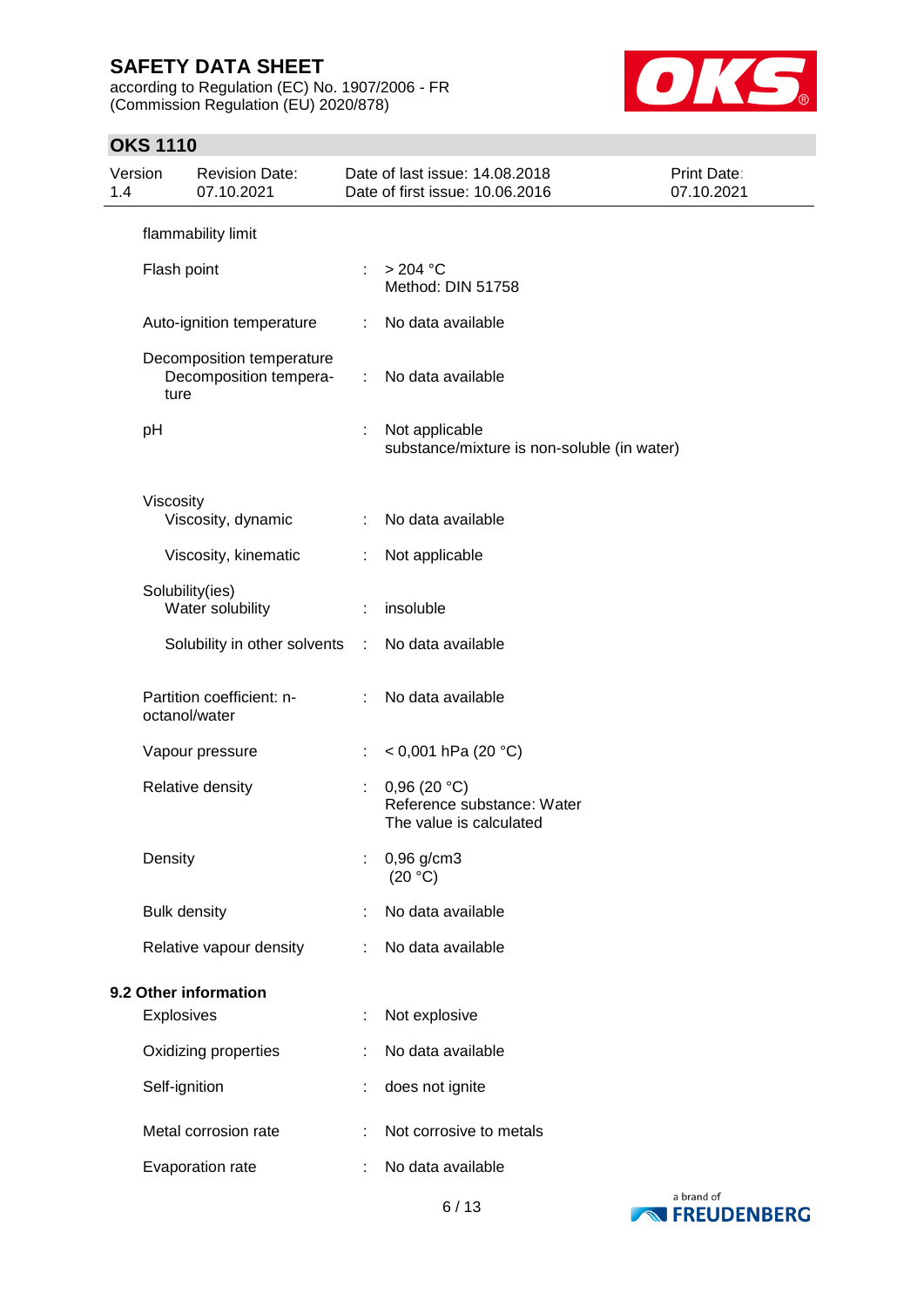according to Regulation (EC) No. 1907/2006 - FR (Commission Regulation (EU) 2020/878)



## **OKS 1110**

| Version | Revision Date: | Date of last issue: 14.08.2018  | <b>Print Date:</b> |
|---------|----------------|---------------------------------|--------------------|
| 1.4     | 07.10.2021     | Date of first issue: 10.06.2016 | 07.10.2021         |

Sublimation point : No data available

## **SECTION 10: Stability and reactivity**

#### **10.1 Reactivity**

No hazards to be specially mentioned.

#### **10.2 Chemical stability**

Stable under normal conditions.

## **10.3 Possibility of hazardous reactions** Hazardous reactions : No dangerous reaction known under conditions of normal use.

#### **10.4 Conditions to avoid**

| Conditions to avoid |  | No conditions to be specially mentioned. |
|---------------------|--|------------------------------------------|
|---------------------|--|------------------------------------------|

### **10.5 Incompatible materials**

Materials to avoid : No materials to be especially mentioned.

#### **10.6 Hazardous decomposition products**

>150 °C small quantities of formaldehyde may be formed.

## **SECTION 11: Toxicological information**

#### **11.1 Information on toxicological effects**

#### **Acute toxicity**

| <b>Product:</b>                   |    |                                             |  |  |
|-----------------------------------|----|---------------------------------------------|--|--|
| Acute oral toxicity               | ٠  | Remarks: This information is not available. |  |  |
| Acute inhalation toxicity         | ۰. | Remarks: This information is not available. |  |  |
| Acute dermal toxicity             |    | Remarks: This information is not available. |  |  |
| <b>Skin corrosion/irritation</b>  |    |                                             |  |  |
| <b>Product:</b>                   |    |                                             |  |  |
| <b>Remarks</b>                    |    | This information is not available.          |  |  |
| Serious eye damage/eye irritation |    |                                             |  |  |
| <b>Product:</b>                   |    |                                             |  |  |



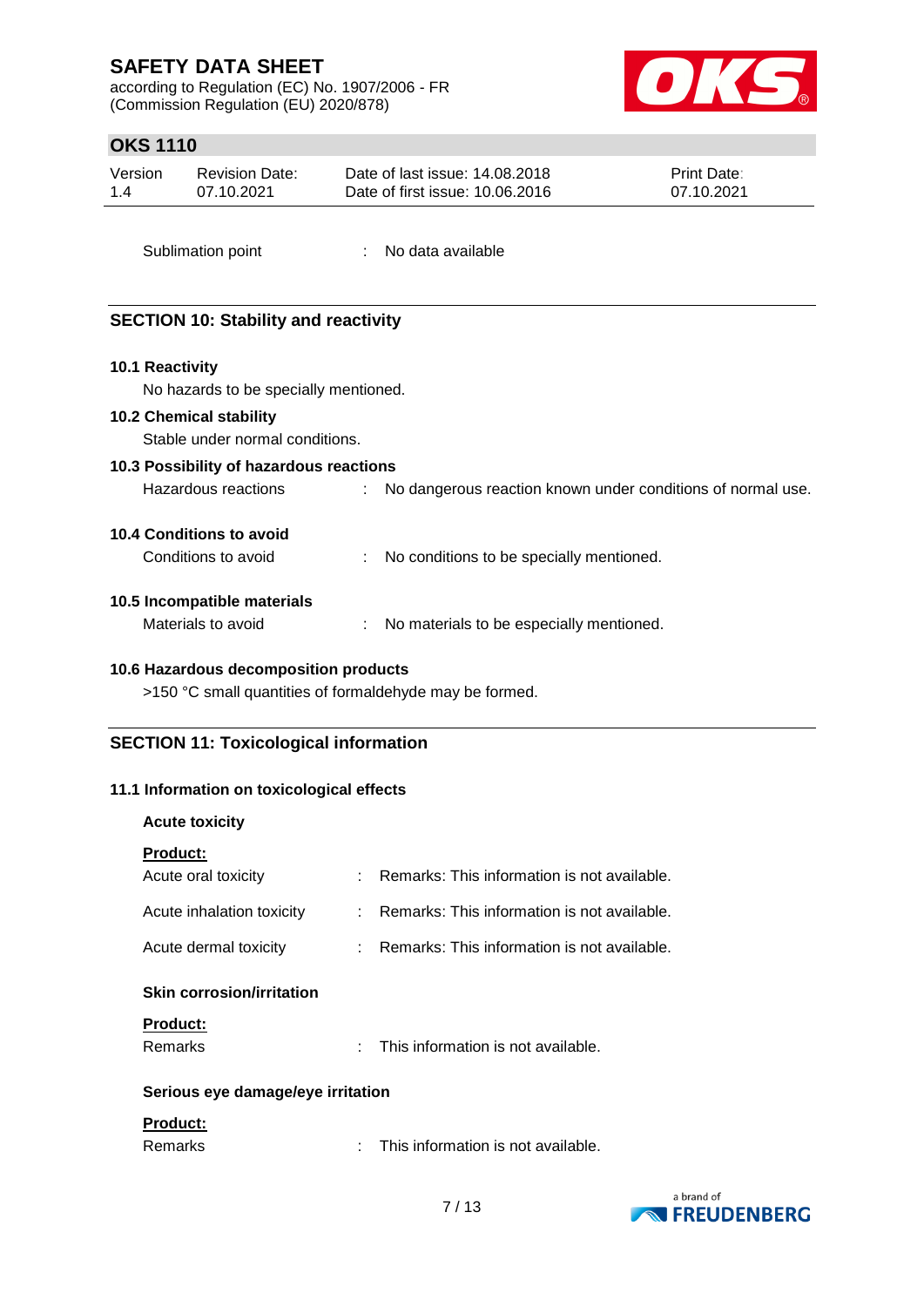according to Regulation (EC) No. 1907/2006 - FR (Commission Regulation (EU) 2020/878)



## **OKS 1110**

| Version<br>1.4 | <b>Revision Date:</b><br>07.10.2021 |   | Date of last issue: 14.08.2018<br>Date of first issue: 10.06.2016                               | <b>Print Date:</b><br>07.10.2021 |
|----------------|-------------------------------------|---|-------------------------------------------------------------------------------------------------|----------------------------------|
|                | Respiratory or skin sensitisation   |   |                                                                                                 |                                  |
|                | Product:                            |   |                                                                                                 |                                  |
|                | Remarks                             |   | This information is not available.                                                              |                                  |
|                | Germ cell mutagenicity              |   |                                                                                                 |                                  |
|                | Product:                            |   |                                                                                                 |                                  |
|                | Genotoxicity in vitro               |   | : Remarks: No data available                                                                    |                                  |
|                | Genotoxicity in vivo                | ÷ | Remarks: No data available                                                                      |                                  |
|                | Carcinogenicity                     |   |                                                                                                 |                                  |
|                | Product:                            |   |                                                                                                 |                                  |
|                | Remarks                             |   | No data available                                                                               |                                  |
|                | <b>Reproductive toxicity</b>        |   |                                                                                                 |                                  |
|                | Product:                            |   |                                                                                                 |                                  |
|                | Effects on fertility                |   | : Remarks: No data available                                                                    |                                  |
| ment           | Effects on foetal develop-          |   | : Remarks: No data available                                                                    |                                  |
|                | <b>Repeated dose toxicity</b>       |   |                                                                                                 |                                  |
|                | Product:                            |   |                                                                                                 |                                  |
|                | Remarks                             | ÷ | This information is not available.                                                              |                                  |
|                | <b>Aspiration toxicity</b>          |   |                                                                                                 |                                  |
|                | <b>Product:</b>                     |   |                                                                                                 |                                  |
|                | This information is not available.  |   |                                                                                                 |                                  |
|                | <b>Further information</b>          |   |                                                                                                 |                                  |
|                | Product:                            |   |                                                                                                 |                                  |
|                | <b>Remarks</b>                      |   | Information given is based on data on the components and<br>the toxicology of similar products. |                                  |

## **SECTION 12: Ecological information**

### **12.1 Toxicity**

**Product:**

Toxicity to fish : Remarks: No data available

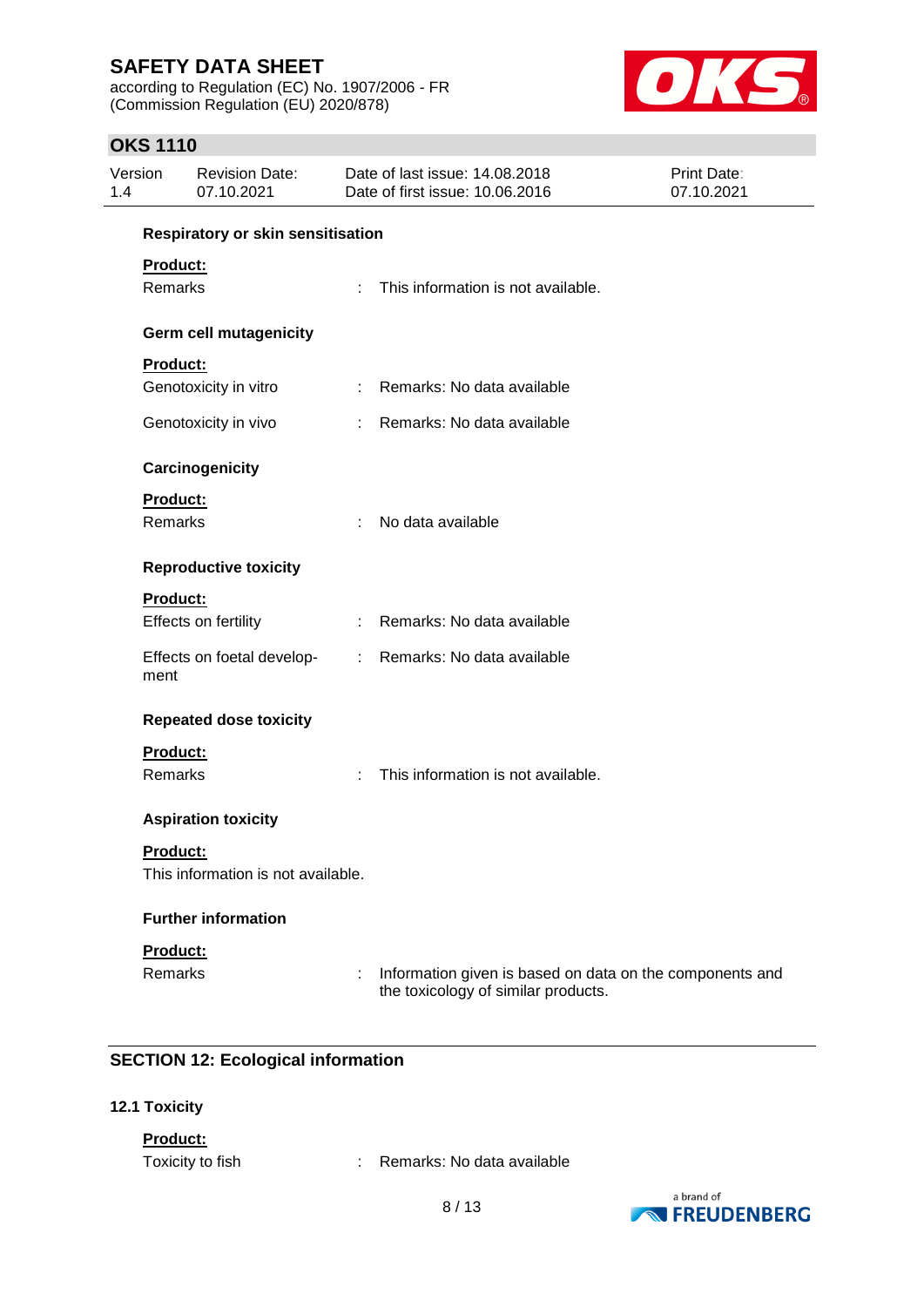according to Regulation (EC) No. 1907/2006 - FR (Commission Regulation (EU) 2020/878)



## **OKS 1110**

| Version<br>1.4 |                 | <b>Revision Date:</b><br>07.10.2021                      |               | Date of last issue: 14.08.2018<br>Date of first issue: 10.06.2016 |                                                                                                                                                                                                                                              | <b>Print Date:</b><br>07.10.2021 |
|----------------|-----------------|----------------------------------------------------------|---------------|-------------------------------------------------------------------|----------------------------------------------------------------------------------------------------------------------------------------------------------------------------------------------------------------------------------------------|----------------------------------|
|                |                 |                                                          |               |                                                                   |                                                                                                                                                                                                                                              |                                  |
|                |                 | Toxicity to daphnia and other :<br>aquatic invertebrates |               | Remarks: No data available                                        |                                                                                                                                                                                                                                              |                                  |
|                | plants          | Toxicity to algae/aquatic                                | $\mathcal{L}$ | Remarks: No data available                                        |                                                                                                                                                                                                                                              |                                  |
|                |                 | Toxicity to microorganisms                               |               | Remarks: No data available                                        |                                                                                                                                                                                                                                              |                                  |
|                |                 | 12.2 Persistence and degradability                       |               |                                                                   |                                                                                                                                                                                                                                              |                                  |
|                | <b>Product:</b> |                                                          |               |                                                                   |                                                                                                                                                                                                                                              |                                  |
|                |                 | Biodegradability                                         |               | Remarks: No data available                                        |                                                                                                                                                                                                                                              |                                  |
|                | ity             | Physico-chemical removabil- :                            |               | Remarks: No data available                                        |                                                                                                                                                                                                                                              |                                  |
|                |                 | 12.3 Bioaccumulative potential                           |               |                                                                   |                                                                                                                                                                                                                                              |                                  |
|                | <b>Product:</b> | Bioaccumulation                                          |               |                                                                   | Remarks: This mixture contains no substance considered to<br>be persistent, bioaccumulating and toxic (PBT).<br>This mixture contains no substance considered to be very                                                                     |                                  |
|                |                 |                                                          |               |                                                                   | persistent and very bioaccumulating (vPvB).                                                                                                                                                                                                  |                                  |
|                |                 | 12.4 Mobility in soil                                    |               |                                                                   |                                                                                                                                                                                                                                              |                                  |
|                | <b>Product:</b> |                                                          |               |                                                                   |                                                                                                                                                                                                                                              |                                  |
|                | Mobility        |                                                          |               | Remarks: No data available                                        |                                                                                                                                                                                                                                              |                                  |
|                |                 | Distribution among environ-<br>mental compartments       |               | Remarks: No data available                                        |                                                                                                                                                                                                                                              |                                  |
|                |                 | 12.5 Results of PBT and vPvB assessment                  |               |                                                                   |                                                                                                                                                                                                                                              |                                  |
|                | Product:        |                                                          |               |                                                                   |                                                                                                                                                                                                                                              |                                  |
|                | Assessment      |                                                          |               | 0.1% or higher                                                    | This substance/mixture contains no components considered<br>to be either persistent, bioaccumulative and toxic (PBT), or<br>very persistent and very bioaccumulative (vPvB) at levels of                                                     |                                  |
|                |                 | 12.6 Endocrine disrupting properties                     |               |                                                                   |                                                                                                                                                                                                                                              |                                  |
|                | Product:        |                                                          |               |                                                                   |                                                                                                                                                                                                                                              |                                  |
|                | Assessment      |                                                          |               | levels of 0.1% or higher.                                         | The substance/mixture does not contain components consid-<br>ered to have endocrine disrupting properties according to<br>REACH Article 57(f) or Commission Delegated regulation<br>(EU) 2017/2100 or Commission Regulation (EU) 2018/605 at |                                  |

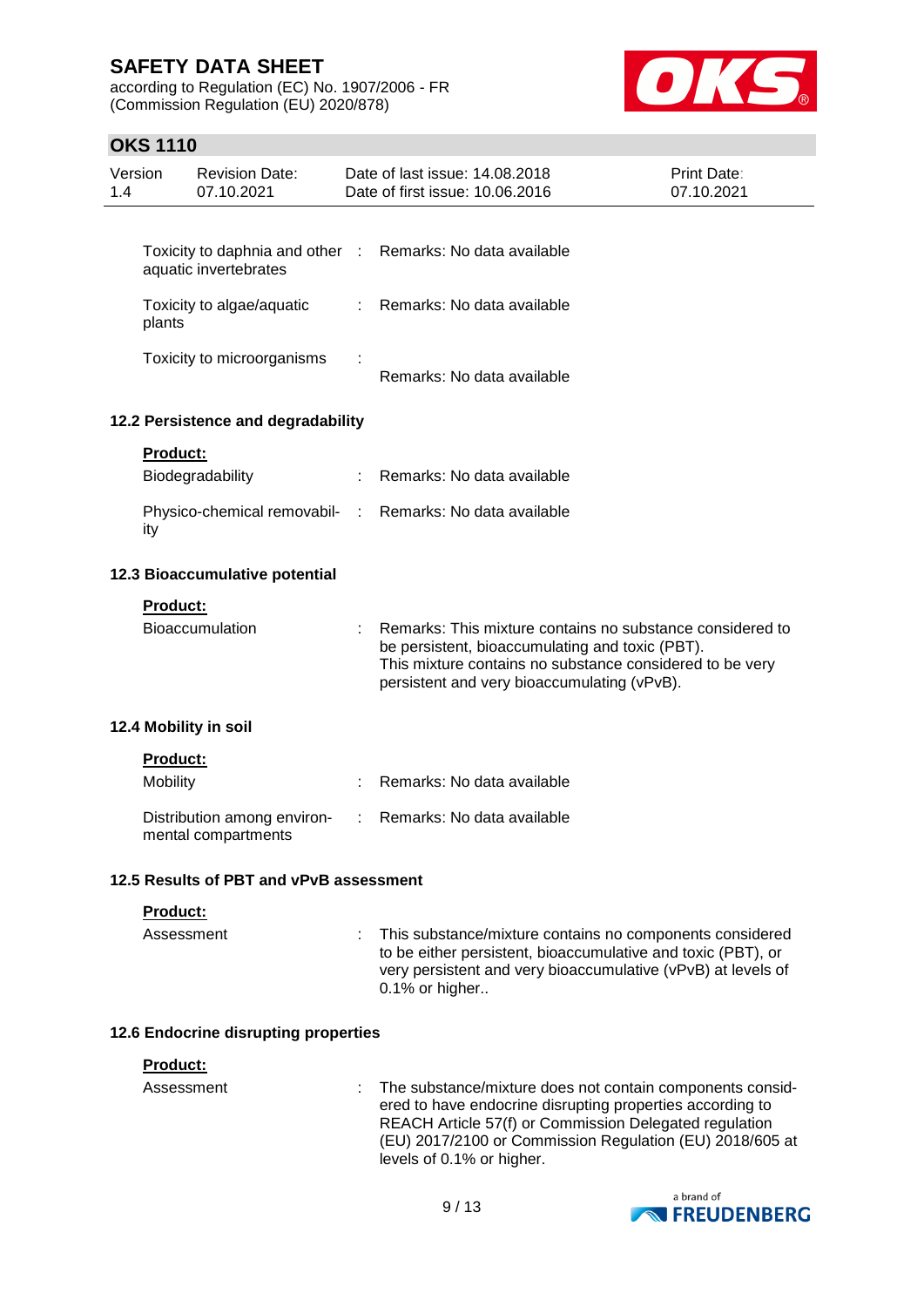according to Regulation (EC) No. 1907/2006 - FR (Commission Regulation (EU) 2020/878)



## **OKS 1110**

| Version | <b>Revision Date:</b> | Date of last issue: 14,08,2018  | <b>Print Date:</b> |
|---------|-----------------------|---------------------------------|--------------------|
| 1.4     | 07.10.2021            | Date of first issue: 10.06.2016 | 07.10.2021         |

#### **12.7 Other adverse effects**

### **Product:**

| Additional ecological infor- | No information on ecology is available. |
|------------------------------|-----------------------------------------|
| mation                       |                                         |

### **SECTION 13: Disposal considerations**

#### **13.1 Waste treatment methods**

| Product                      | The product should not be allowed to enter drains, water<br>courses or the soil.                              |
|------------------------------|---------------------------------------------------------------------------------------------------------------|
|                              | Waste codes should be assigned by the user based on the<br>application for which the product was used.        |
| Contaminated packaging<br>t. | Packaging that is not properly emptied must be disposed of as<br>the unused product.                          |
|                              | Dispose of waste product or used containers according to<br>local regulations.                                |
|                              | The following Waste Codes are only suggestions:                                                               |
| Waste Code                   | used product, unused product                                                                                  |
|                              | 12 01 12*, spent waxes and fats                                                                               |
|                              | uncleaned packagings<br>15 01 10, packaging containing residues of or contaminated<br>by hazardous substances |

#### **SECTION 14: Transport information**

### **14.1 UN number or ID number**

Not regulated as a dangerous good

#### **14.2 UN proper shipping name**

Not regulated as a dangerous good

### **14.3 Transport hazard class(es)**

Not regulated as a dangerous good

#### **14.4 Packing group**

Not regulated as a dangerous good

#### **14.5 Environmental hazards**

Not regulated as a dangerous good

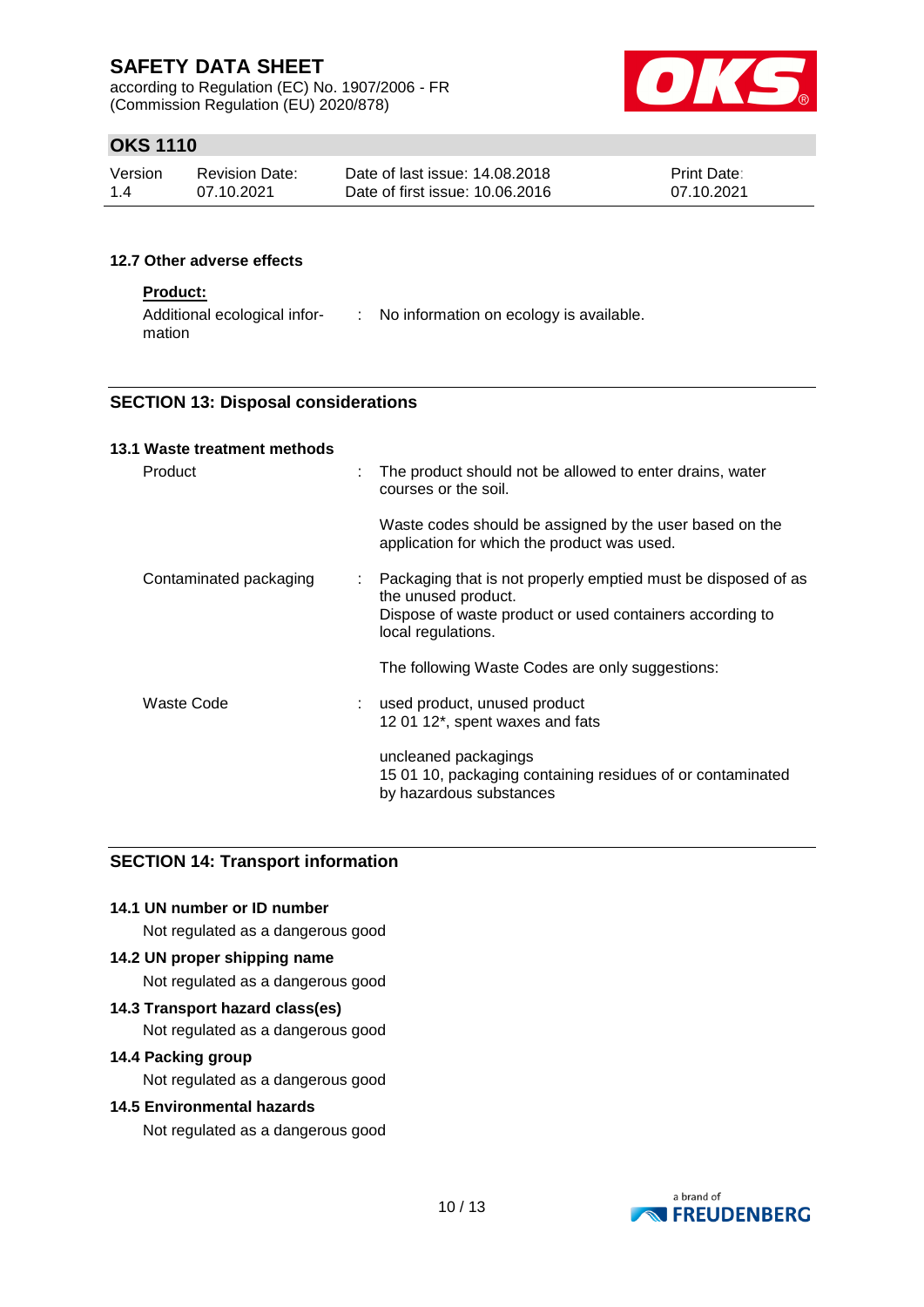according to Regulation (EC) No. 1907/2006 - FR (Commission Regulation (EU) 2020/878)



## **OKS 1110**

| Version | <b>Revision Date:</b> | Date of last issue: 14,08,2018  | <b>Print Date:</b> |
|---------|-----------------------|---------------------------------|--------------------|
| 1.4     | 07.10.2021            | Date of first issue: 10.06.2016 | 07.10.2021         |

#### **14.6 Special precautions for user**

Not applicable

#### **14.7 Maritime transport in bulk according to IMO instruments**

Remarks : Not applicable for product as supplied.

### **SECTION 15: Regulatory information**

### **15.1 Safety, health and environmental regulations/legislation specific for the substance or mixture**

| REACH - Restrictions on the manufacture, placing on<br>the market and use of certain dangerous substances,<br>preparations and articles (Annex XVII)               |                                   |    | Not applicable                                                                                                                                                        |
|--------------------------------------------------------------------------------------------------------------------------------------------------------------------|-----------------------------------|----|-----------------------------------------------------------------------------------------------------------------------------------------------------------------------|
| REACH - Candidate List of Substances of Very High<br>Concern for Authorisation (Article 59).<br>(EU SVHC)                                                          |                                   |    | This product does not contain sub-<br>stances of very high concern (Regu-<br>lation (EC) No 1907/2006 (REACH),<br>Article 57).                                        |
| REACH - List of substances subject to authorisation<br>(Annex XIV)<br>(EU. REACH - Annex XIV)                                                                      |                                   | ÷  | Not applicable                                                                                                                                                        |
| Regulation (EC) No 1005/2009 on substances that de-<br>plete the ozone layer<br>(EC 1005/2009)                                                                     |                                   | ÷. | Not applicable                                                                                                                                                        |
| Regulation (EU) 2019/1021 on persistent organic pollu-<br>tants (recast)<br>(EU POP)                                                                               |                                   | ÷  | Not applicable                                                                                                                                                        |
| Regulation (EC) No 649/2012 of the European Parlia-<br>ment and the Council concerning the export and import<br>of dangerous chemicals<br>(EU PIC)                 |                                   |    | Not applicable                                                                                                                                                        |
| Seveso III: Directive 2012/18/EU of the European<br>Parliament and of the Council on the control of<br>major-accident hazards involving dangerous sub-<br>stances. | $\cdot$ :                         |    | Not applicable                                                                                                                                                        |
| Occupational Illnesses (R-<br>461-3, France)                                                                                                                       | 25                                |    |                                                                                                                                                                       |
| Reinforced medical supervi-<br>÷<br>sion (R4624-18)                                                                                                                | The product has no CMR properties |    |                                                                                                                                                                       |
| Volatile organic compounds<br>÷                                                                                                                                    |                                   |    | Directive 2010/75/EU of 24 November 2010 on industrial<br>emissions (integrated pollution prevention and control)<br>Volatile organic compounds (VOC) content: 0,11 % |

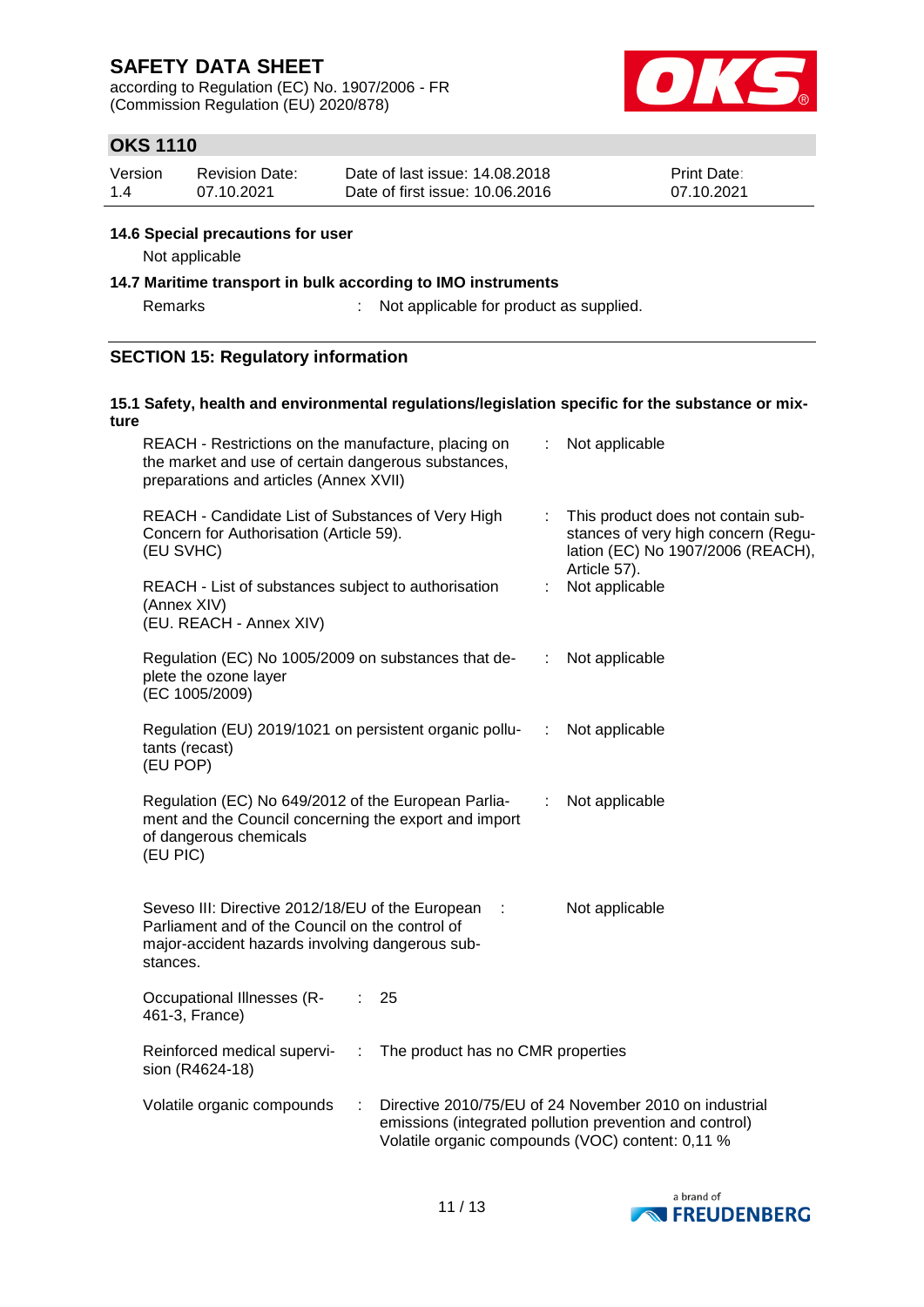according to Regulation (EC) No. 1907/2006 - FR (Commission Regulation (EU) 2020/878)



## **OKS 1110**

| Version | <b>Revision Date:</b> |
|---------|-----------------------|
| 1.4     | 07.10.2021            |

Date of last issue: 14.08.2018 Date of first issue: 10.06.2016

Print Date: 07.10.2021

### **15.2 Chemical safety assessment**

This information is not available.

## **SECTION 16: Other information**

#### **Full text of other abbreviations**

ADN - European Agreement concerning the International Carriage of Dangerous Goods by Inland Waterways; ADR - European Agreement concerning the International Carriage of Dangerous Goods by Road; AIIC - Australian Inventory of Industrial Chemicals; ASTM - American Society for the Testing of Materials; bw - Body weight; CLP - Classification Labelling Packaging Regulation; Regulation (EC) No 1272/2008; CMR - Carcinogen, Mutagen or Reproductive Toxicant; DIN - Standard of the German Institute for Standardisation; DSL - Domestic Substances List (Canada); ECHA - European Chemicals Agency; EC-Number - European Community number; ECx - Concentration associated with x% response; ELx - Loading rate associated with x% response; EmS - Emergency Schedule; ENCS - Existing and New Chemical Substances (Japan); ErCx - Concentration associated with x% growth rate response; GHS - Globally Harmonized System; GLP - Good Laboratory Practice; IARC - International Agency for Research on Cancer; IATA - International Air Transport Association; IBC - International Code for the Construction and Equipment of Ships carrying Dangerous Chemicals in Bulk; IC50 - Half maximal inhibitory concentration; ICAO - International Civil Aviation Organization; IECSC - Inventory of Existing Chemical Substances in China; IMDG - International Maritime Dangerous Goods; IMO - International Maritime Organization; ISHL - Industrial Safety and Health Law (Japan); ISO - International Organisation for Standardization; KECI - Korea Existing Chemicals Inventory; LC50 - Lethal Concentration to 50 % of a test population; LD50 - Lethal Dose to 50% of a test population (Median Lethal Dose); MARPOL - International Convention for the Prevention of Pollution from Ships; n.o.s. - Not Otherwise Specified; NO(A)EC - No Observed (Adverse) Effect Concentration; NO(A)EL - No Observed (Adverse) Effect Level; NOELR - No Observable Effect Loading Rate; NZIoC - New Zealand Inventory of Chemicals; OECD - Organization for Economic Co-operation and Development; OPPTS - Office of Chemical Safety and Pollution Prevention; PBT - Persistent, Bioaccumulative and Toxic substance; PICCS - Philippines Inventory of Chemicals and Chemical Substances; (Q)SAR - (Quantitative) Structure Activity Relationship; REACH - Regulation (EC) No 1907/2006 of the European Parliament and of the Council concerning the Registration, Evaluation, Authorisation and Restriction of Chemicals; RID - Regulations concerning the International Carriage of Dangerous Goods by Rail; SADT - Self-Accelerating Decomposition Temperature; SDS - Safety Data Sheet; SVHC - Substance of Very High Concern; TCSI - Taiwan Chemical Substance Inventory; TRGS - Technical Rule for Hazardous Substances; TSCA - Toxic Substances Control Act (United States); UN - United Nations; vPvB - Very Persistent and Very Bioaccumulative

#### **Further information**

This safety data sheet applies only to products as originally packed and labelled. The information contained therein may not be reproduced or modified without our express written permission. Any forwarding of this document is only permitted to the extent required by law. Any further, in particular public, dissemination of the safety data sheet (e.g. as a document for download from the Internet) is not permitted without our express written consent. We provide our customers with amended safety data sheets as prescribed by law. The customer is responsible for passing on safety data sheets and any amendments contained therein to its own customers, employees and